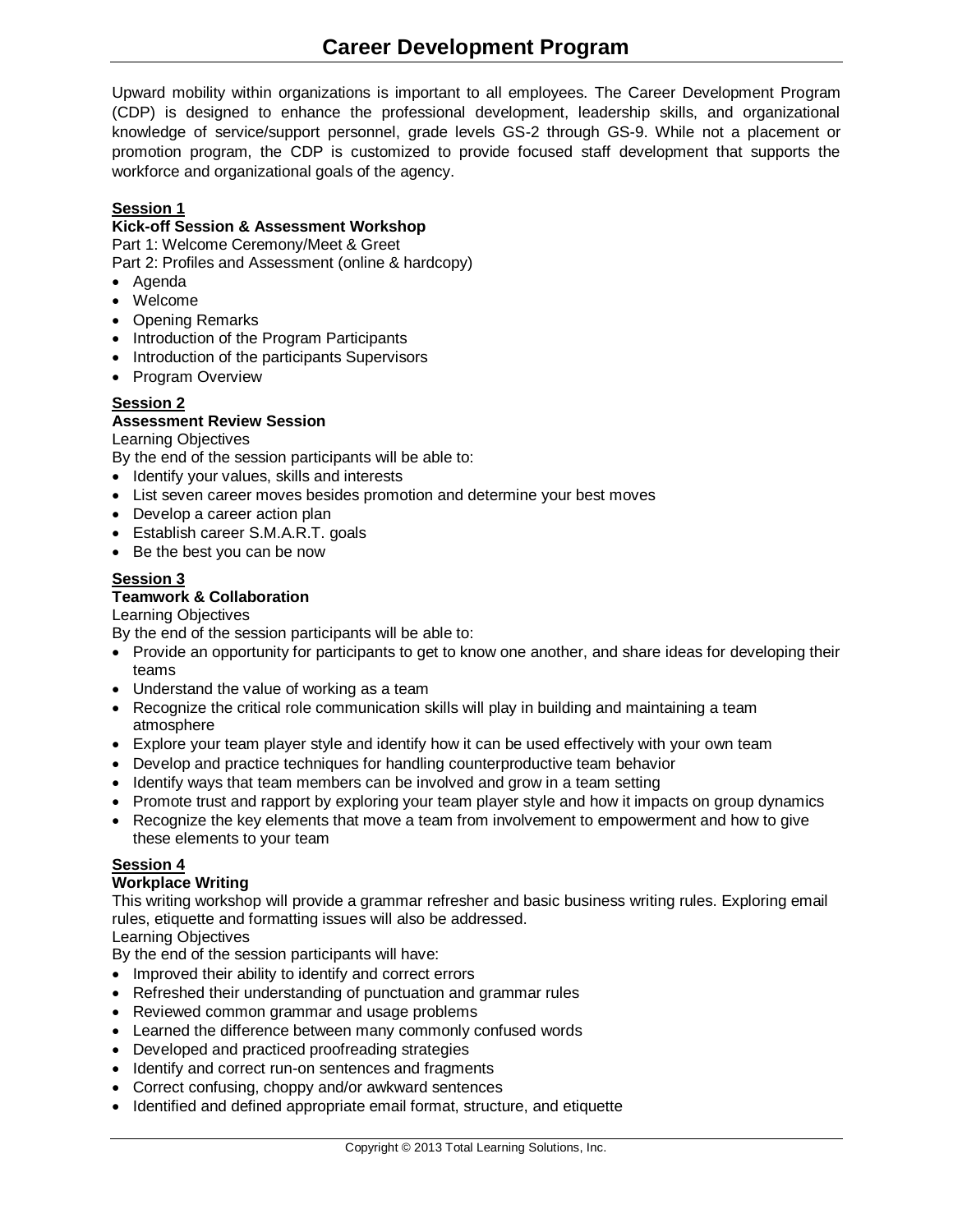# **Session 5**

# **Basic Project Management (1/2 day)**

This course is designed to take the mystery out of project management. Learn project management principles, guidelines and critical success factors. Understand the roles and key working parts of the project. Learn strategies for planning, executing and evaluating a project. Learning objectives

By the end of these presentations participants will be able to:

- Understand the difference between working on a project and other typical work activities
- Identify how project management is a tool that can enhance performance
- Review key project documents to understand why they are important
- Explain what project management entails and what it does not
- Identify the different roles of the project team members
- Identify tips for communicating more effectively about project issues

#### **Session 6**

#### **Presentation Skills**

This session will address techniques to help improve confidence and delivery of presentations. Learning objectives

By the end of these presentations participants will be able to:

- Explain why speaking abilities are important
- Discuss some of the basics of how to make an effective presentation
- List the steps involved to develop a presentation draft
- Outline the key steps on how to deliver a winning presentation
- Explain how to answer questions in an effective manner
- Create an action plan

#### **Session 7**

#### **Resumes and KSA Writing**

This hands-on training session will discuss techniques for writing effective KSAs, Federal Style Resumes and Individual Development Plans. Participants will have opportunity to write, have critiqued and rewrite these critical documents. This session is conducted by a Certified Federal Résumé Writer. Learning objectives

By the end of the session participants will be able to:

- Write an effective resume and KSAs
- Prepare an IDP for discussion with supervisor
- Understand Performance Management program

# **Session 8**

# **Professional Appearance and Interviewing Skills**

This session will stress the importance of a professional appearance, making a good first impression and current interviewing techniques. The session will use role-plays and case studies to engage learners.

# **Session 9**

#### **Problem Solving**

This session is designed to help participants understand that the power to find creative solutions lies in our ability to search and find facts that relate to the situation, and put them together in ways that work. Learning objectives

By the end of the session participants will be able to:

- Increase your awareness of problem solving steps and problem-solving tools
- Distinguish root causes from symptoms to identify the right solution for the right problem
- Improve your problem-solving and decision making skills through identifying your own problem-solving style
- Improve your ability to participate in and communicate about a collaborative problem-solving process
- Recognize the top ten rules of good decision-making